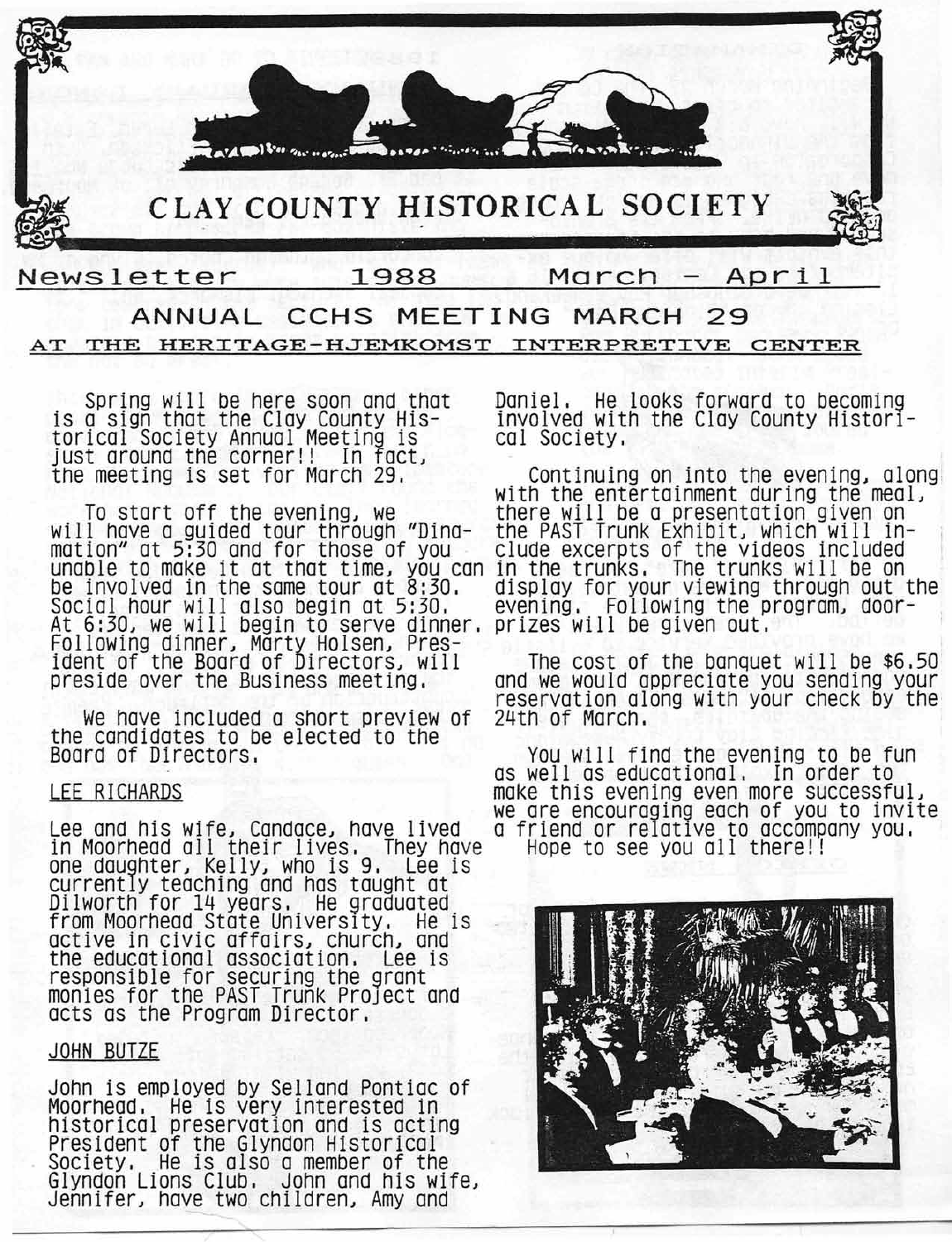### **DINAMATION**

Beginning March 22) the Center is excited to offer Dinamation!! We will have six robotic dinosaurs from the Dinamation International Corporation in California. They -move Qnd-roa~ and are large-scale robotics designed to delight young and old alike. From the Brontosaurus and baby to the Stegosaurus) this exhibit will offer unique ex- $Cit$ ement to the Center, April 16  $\frac{8}{3}$ 17 WIll be a DInosaur Movie Weekend. Closing day of "Dinosaur Daze" will be April 23.



### EXHIBIT REPORT

So far) "Dinosaur Daze" has been a.big hit. We have almost 15)000 kIds booked over this whole time period. The first three weeks we have provided service to a little over 5)000 kids. The Junior League and Docents for the HHIC have been conducting all tours. Along with seeIng the upstairs) the kids are a!so finding Clay County Museum a big hit. They have enjoyed seeing the latest eXhIbIt "Whatzits and Favorites".

#### OFFICE NEWS

The search for an Executive Director continues. We have placed ads in two .of the leading newsletters and are eagerly awaiting replys.

Other news you should be aware of) Donna McMaster has decided to move on and pursue her education in archaeology. Donna was responsible for the Education and Programming deparment here at the museum. The staff will ~iSS her and wish her the best of lUCk In her career.

#### 1988

### JANUARY/FEBRUARY DONORS

Wayne Gudmundson) Helen Euren) Estelle Sorenson) Mrs. Parker Erickson) Ruth Swanson) Moorhead Masonic Lodge No. 126 and Dr. George Humphrey all of Moorhead.

Fran Underberg) Kent) MN.

Concordia Lutheran Church) Glyndon) MN. Lundell Swenson) Bismarck) ND.



# **what** is it?????

The museum visitors have also been stumped by the unknown tool that we featured In the last newsletter. Some guesses we have received are lemon squeezer, nut cracker, jar lid<br>opener and cattle dehorner, NOne or opener and cattle dehorner. these, we believe, fit the physical constructIon of the artifact. Keep those answers coming!



KAREN COMPLETES COMPUTER CLASS

Our secretary has just completed a course In computers at the Moorhead Tech. Lessons included Lotus 1-2-3) setting up a data base) working with various data entry screens) and more. The class was well worth attendtng and is very useful on the Job.

a a a a a bheanna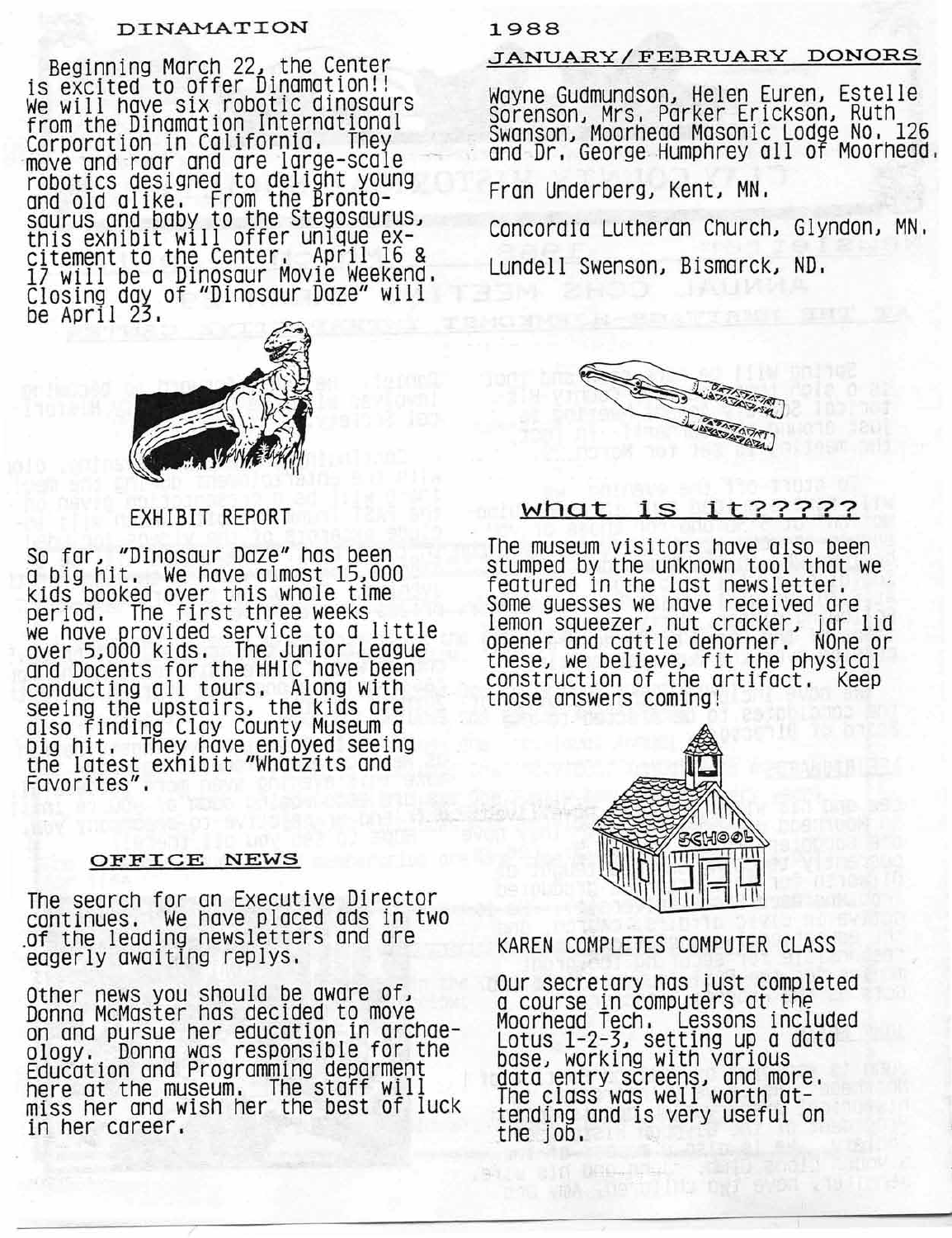## PAM AND MARK GO TO PIPESTONE

On February *25J* Pam and Mark attended a Minnesota Historical Society workshop on manuscript collecting. The workshop was hosted by the Pipestone County Historical Museum in Pipestone, Minnesota, Richard Cameron, of the MHS division of manuscripts and archives, explained to the group procedures for administering manuscript collections (personal, family and business records), What sort of items to collect and why were some of the questions covered in the lecture. He also led them in activities designed to show how to separate the really great material from the not so great,

There were approximately twenty other people from a dozen area museums in attendance, The group toured the Pipestone County Museum. Before returning home, Mark and Pam visited the Pipestone National Monument. Our staff found the workshop a great success. They learned a great dealJ made contacts with resource people at MHS and had a chance to compare notes with other area museum professionals,

## GLYNDON AREA HISTORICAL SOCIETY REORGANIZED! !!

There is a movement afoot to revitalize the Glyndon area Historical Society, The group was begun in the early 1980's and acquired the old depot in Glyndon as a museum site. Later the society lost steam. On February *<sup>291</sup>* seven Glyndon residents met at the Butze home to reorganize the society. Staff members Pam Burkhardt and Mark Peihl also attended. John Butze was nominated interim President of the society. Doris Jones gave a slide presentation and the group toured the 1876 era Butze home.

The staff wishes the venture. the best and remain available to provide any help they can. Go Glyndon!!!

# **ANOTHER WHAT IS IT???**

This photo is made from one of three glass-plate negatives in the S,P. Wange collection in the museum. We have two photos on display in the exhibit, but no<br>one has come forward with a quess, One one has come forward with a guess,



visitor asked if he would win a prlze.lf.he had a correct guess, He saId It was a NOrwegian spaghetti maker machine. No prizes this time!!<br>If you know what it is or why the photos were taken, please contact the museum,